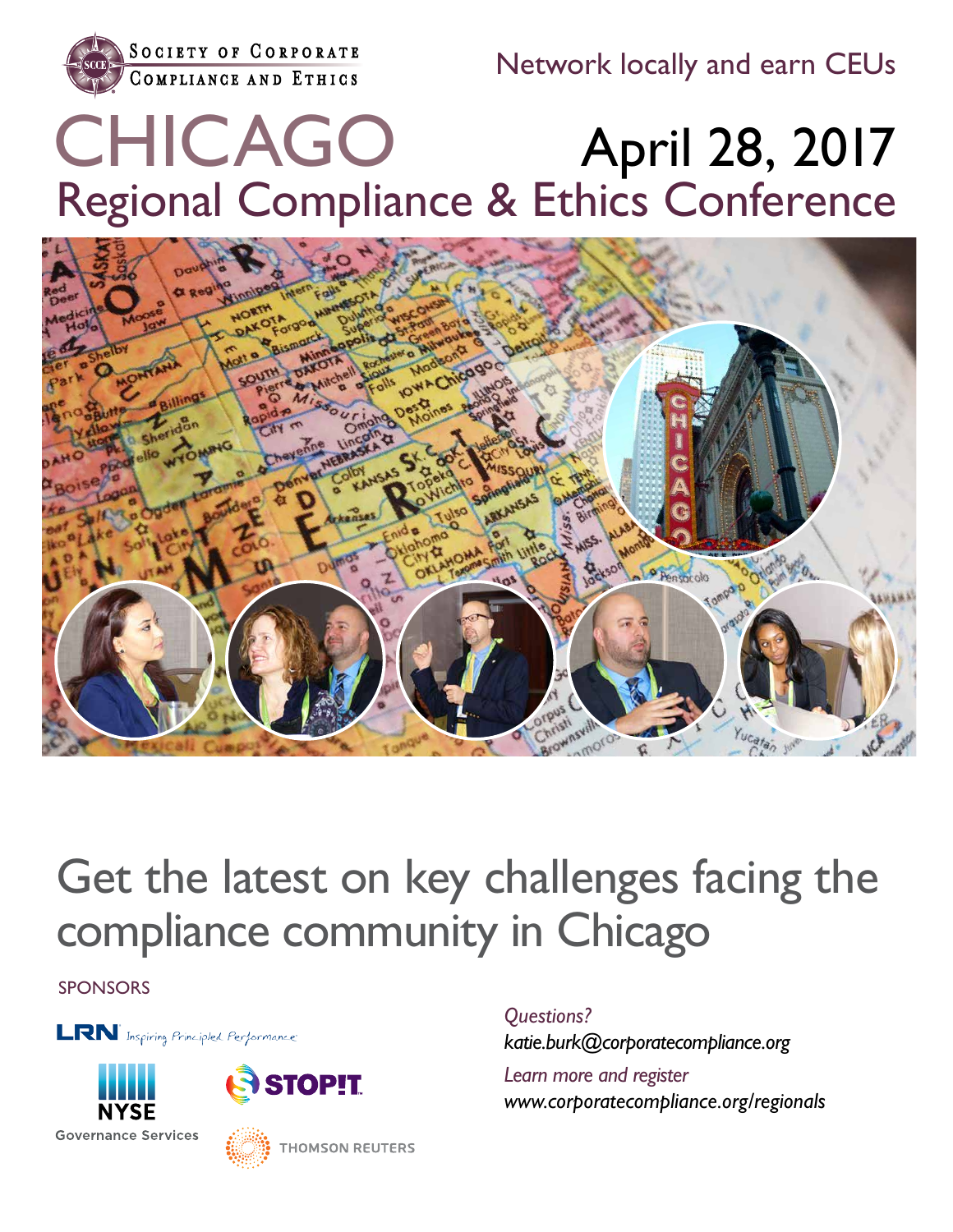#### 7:30 – 8:25 AM

#### Registration & Breakfast

8:25 – 8:30 AM

#### Opening Remarks

8:30 – 9:30 AM

# Utilizing Storytelling in Ethics and Compliance Programs

Kelly Richmond Pope, PhD, CPA Associate Professor School of Accountancy and MIS Driehaus College of Business DePaul University

9:30 – 9:45 AM

#### Break

 $9.45 - 10.45$  AM

#### Building a Global Privacy Program

Caroline Budde, WBA Vice President Compliance, Global Privacy Officer

• General Data Protection Regulation

10:45 – 11:00 AM

Break

## 11:00 AM – 12:00 PM

## The Ethics of CEO Apologies



Professor Daryl Koehn

Institute for Business and Professional Ethics DePaul University

- The elements of an ethically good CEO apology
- Evidence supporting the theory
- How the stock market reacts to more ethical CEO apologies

12:00 – 1:00 PM

Lunch

1:00 – 2:00 PM

Leveraging data to assess and prove the effectiveness of

#### corporate compliance programs



Michele Edwards Managing Director StoneTurn Group

- Overview of February 2017 DOJ guidance on the evaluation of corporate compliance programs
- The importance of data analysis and metrics in the evaluation of corporate compliance programs
- Brainstorming specific data indicators to assess the effectiveness of corporate compliance programs

 $2:00 - 2:15$  PM

Break

#### $2:15 - 3:15$  PM

#### Conflicts of Interest



William J. Daley Vice President & Chief Counsel Labor, Employment & Compliance Legal & Government Affairs Conagra Brands



Diane B. Nobles President Nobles & Associates

3:15 – 3:30 PM

Break

3:30 – 4:30 PM

# Addressing Compliance and Ethics Risk in the Newly Acquired **Entity**



Kasey Ingram, CCEP General Counsel & Chief Compliance Officer ISK Americas Incorporated



Dan Harper, CCEP General Counsel GEA Farm Technologies, Inc.

- Overview of the ethics and compliance challenges, considerations and risks that arise after acquiring a new entity
- Discuss strategies for effectively integrating ethics and compliance programs and related infrastructure in the newly acquired entity
- Share practical tips and solutions for effectively mitigating the ethics and compliance risks that may arise during the integration process

**NO AUDIO OR VIDEO RECORDING OF SCCE CONFERENCES IS ALLOWED. PLEASE NOTE: SESSIONS AND/OR SPEAKERS ARE SUBJECT TO CHANGE.**

**Register online at [www.corporatecompliance.org/](http://www.corporatecompliance.org)regionals Tweet #SCCEchi**